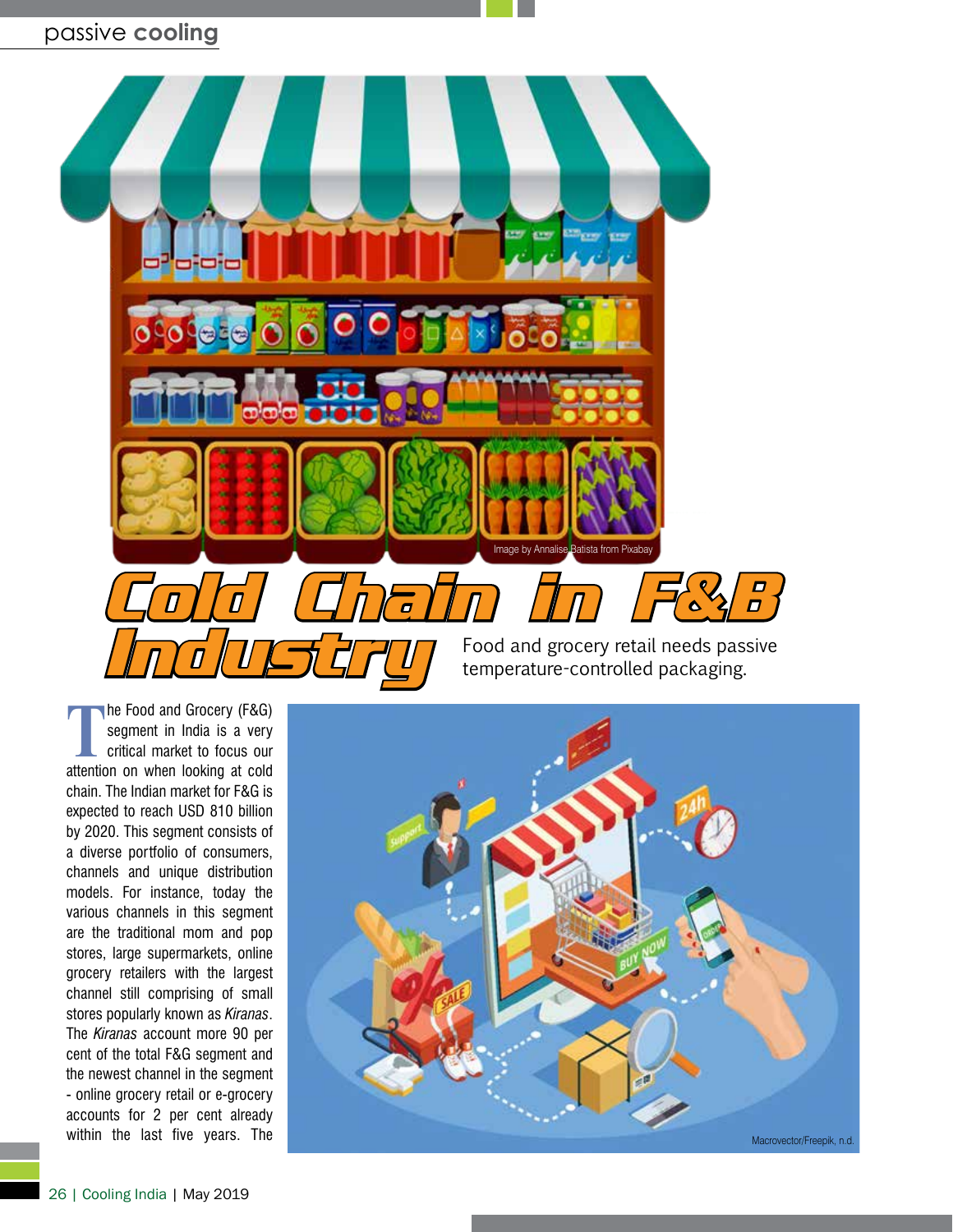

Figure 1: PCM thermal batteries

e-grocery phenomenon cannot be ignored and its adoption will only keep increasing with the increase in internet connectivity and access to smart-phones.

The shift from *Kiranas* to alternate channels such as the large supermarkets and e-grocery essentially aims at getting wide range of food products to consumers conveniently, faster and in the right condition. The most challenging aspect in the supply chain is the preserving the quality and value of perishables.

## **Challenges**

## **Small part load shipments**

The complexity of offering a wide portfolio of food products requiring different temperature conditions of storage further increases as one goes downstream to the last mile. In a supermarket, the last mile is taken care by the consumer, while in case of an e-grocery retail it has to plan its process until the consumer doorstep. Whether the order is for a single-family pack ice cream or a mix order of cereals, yogurts, frozen meat and fresh vegetables the amount of effort in planning and cost of resource is the same.

#### **Pre-packaging of orders**

The increasing competition for market share and high expectations of the consumer has resulted in unique business models. Large super markets have begun offering home deliveries while e-grocery companies are moving from pre-defined delivery schedules to just in time deliveries. For instance, a popular e-grocery retailer based in Gurgaon offers a unique value proposition aligned to the young millennials and one which I personally use. The offering is to ensure that any order placed latest by 11pm is delivered sharp at 7am at your doorstep. For such services the challenge is in preparing the packages of perishables and temperature sensitive products in advance which on an average is seven hours. Within the temperature-controlled food products, the chilled category (2C to 8C) of products such as fruits, vegetables, milk, yogurt, constitutes 80 per cent and the frozen category (-)15C to (-)25C constitutes 20 per cent of the order. From winters to summers the cost of rejection and complaints vary from as low as 1 per cent to 7 per cent a month.

#### **Multi-temperature transport**

Each state would have a central warehouse where the products are consolidated and further moved to the spokes which in case of e-grocery retail is known as a dark store and incase of large supermarket chain it is the outlet itself. The movement from hub to spoke is relatively simple as consolidation can be based purely on temperature category. However, the challenge is that a full truck load is not viable as refrigerated trucks have single temperature in which case moving multi-temperature commodity becomes a challenge and a high cost.

# **Passive cold chain Ecosystem**

# **Difference between Active and Passive cold chain**

A cold chain that uses conventional air-conditioning which is dependent on instantaneous power whether the fuel is electricity or diesel is termed as an active cold chain ecosystem. An active system such as compressor-based packaging system would be high on capital cost and maintenance cost. It does not offer flexibility in payload. While a passive cold-chain system is based on thermal energy storage (TES) technology that enables decoupling the cooling operation from the source of energy. TES technology based on Phase Change Materials (PCMs) enable storage of energy at different temperatures. These materials can be packed in plastic cartridges or pouches as shown in the figure 1. Popularly known as 'PCM packs' or 'thermal batteries' it could be customised in any shape, colour and size.

#### **Bespoke Solutions**

The temperature and number of hours of retention forms a parameter to design the insulated box and the thermal batteries. Also, understanding the customers requirement to arrive at an optimal universal packaging volume for the last mile delivery becomes critical. In many cases the customer would have already made the investment in an insulated box. In such cases the box specification should be considered to arrive at the right type and quantity of thermal battery.

The standard packaging from a solution provider is validated to perform at under various ambient conditions. The combination of the three components - PCM, the insulation quality and the volume of the packaging play an important role, hence, it is important to get the performance re-validated incase the customer wishes to take only the thermal battery.

#### **Charging of thermal batteries**

The charging of thermal batteries essentially means freezing



Figure 2: plo save® PCM charging unit